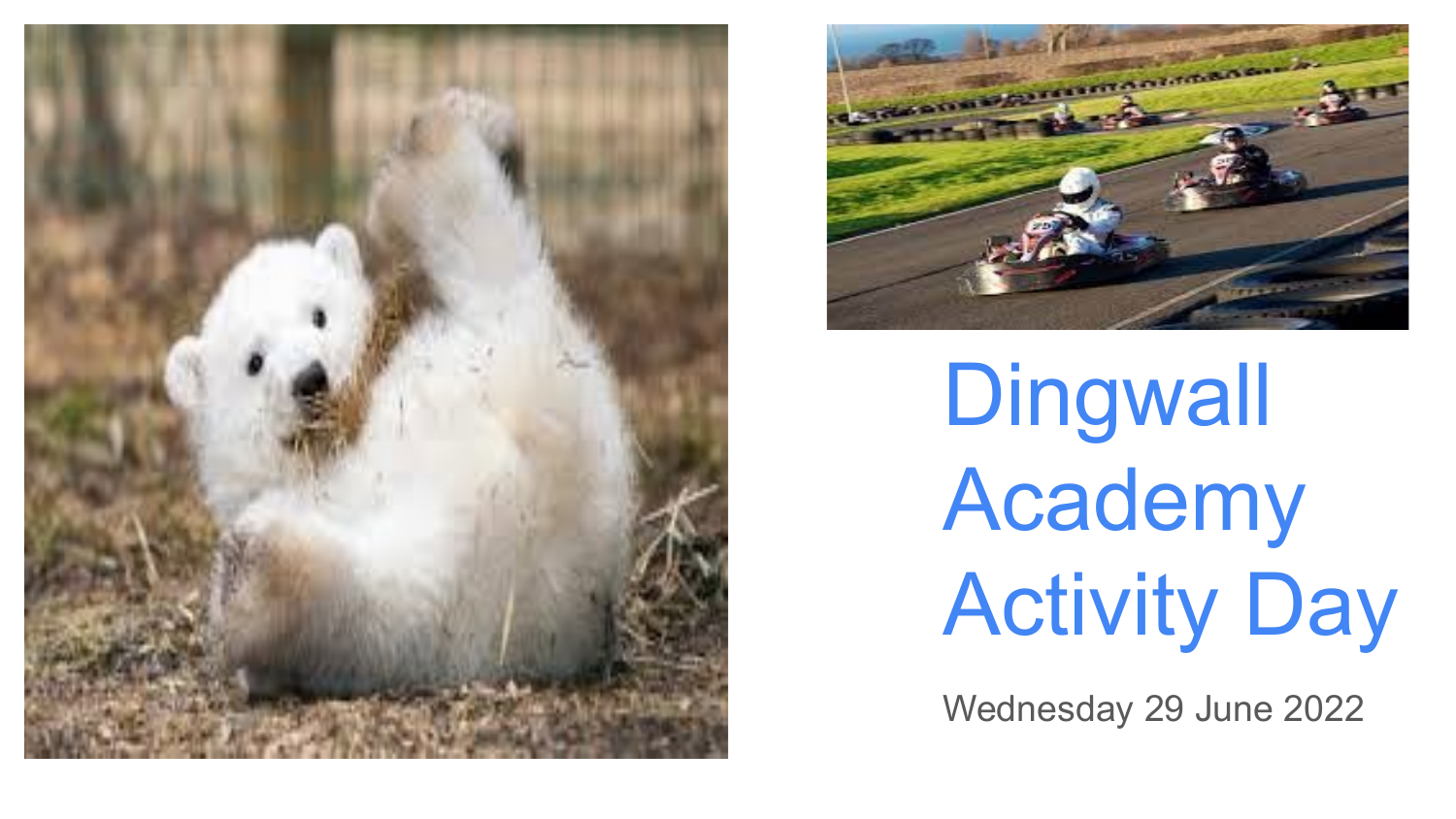# Timetable for 2022 Activities -

w/c 21 March slideshow of options posted on Communication classrooms. Slides talked through in PSE/House tutor w/c 28 March google form posted on Communication classrooms to capture choices by 13 May email to pupil / parent confirming Activity and payment due by 27 May all payments must be made direct to school bank account w/c 30 May information sharing meeting with activity leader

29 June Activity Day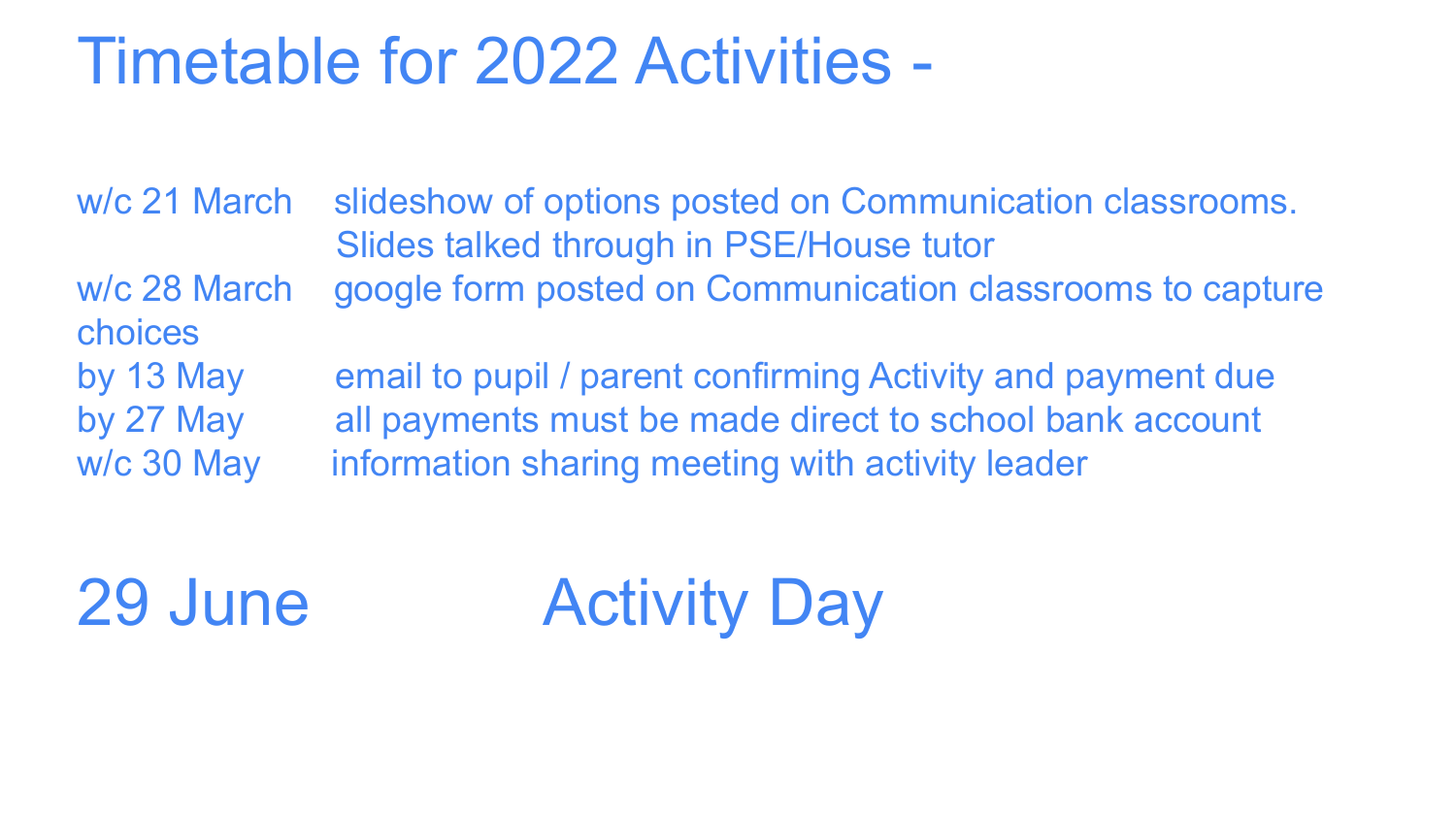



#### Baking Class

#### Baking Class

In school activity

Lunch available from school canteen, or eat the cakes you bake

#### **Free**

Spend a day in the kitchen and learn to bake like a master.

Cost includes all ingredients & equipment to make the bake yourself, assistance and advice from an expert, and a box to take away your bake.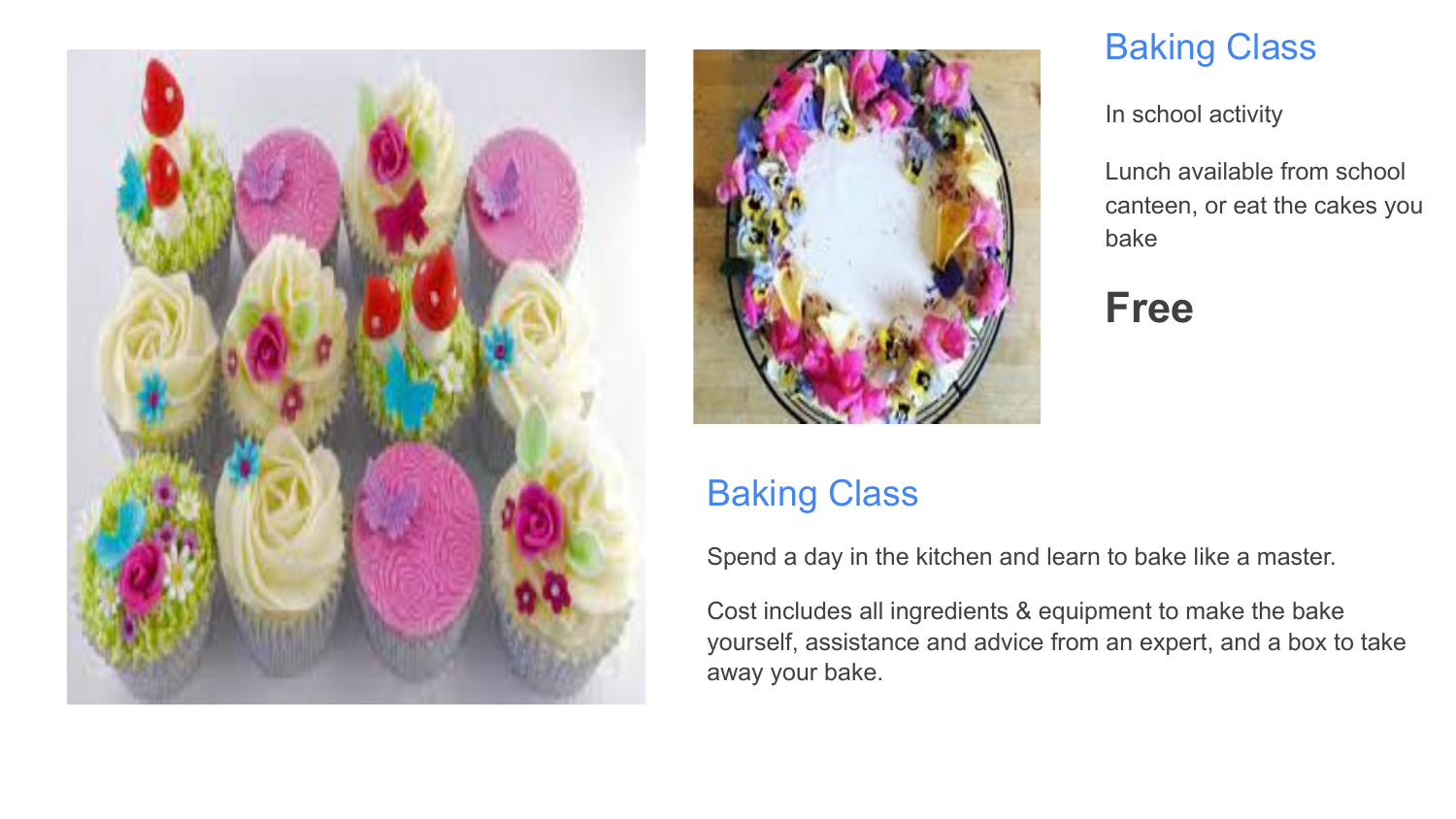



## Dungeons & **Dragons**

In school activity

Pizza provided, or lunch available from school canteen

**Free**

## Dungeons & Dragons

A variety of different role playing games will be on offer.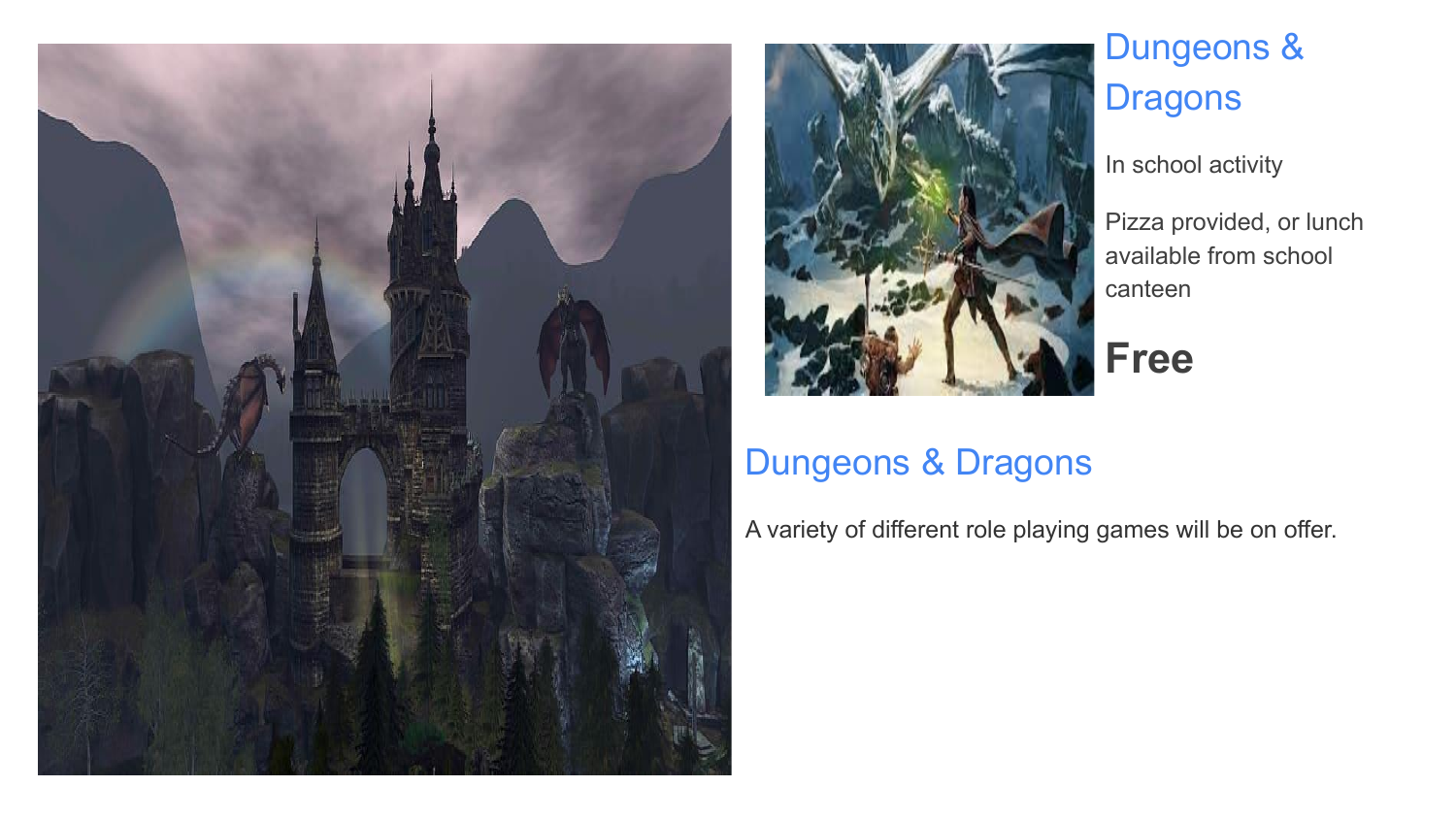



#### Fairburn Activity Centre

A full day of outdoor activities.

Choose from archery, jacob's ladder, crate stack, lazer tag, canoeing & raft building on the pond, bubble football, bushcraft or survival skills

Minimum 6 and Maximum 10 pupils

## Fairburn Activity **Centre**

Depart school 9am Return to school 3.30pm

Packed Lunch required

**£32**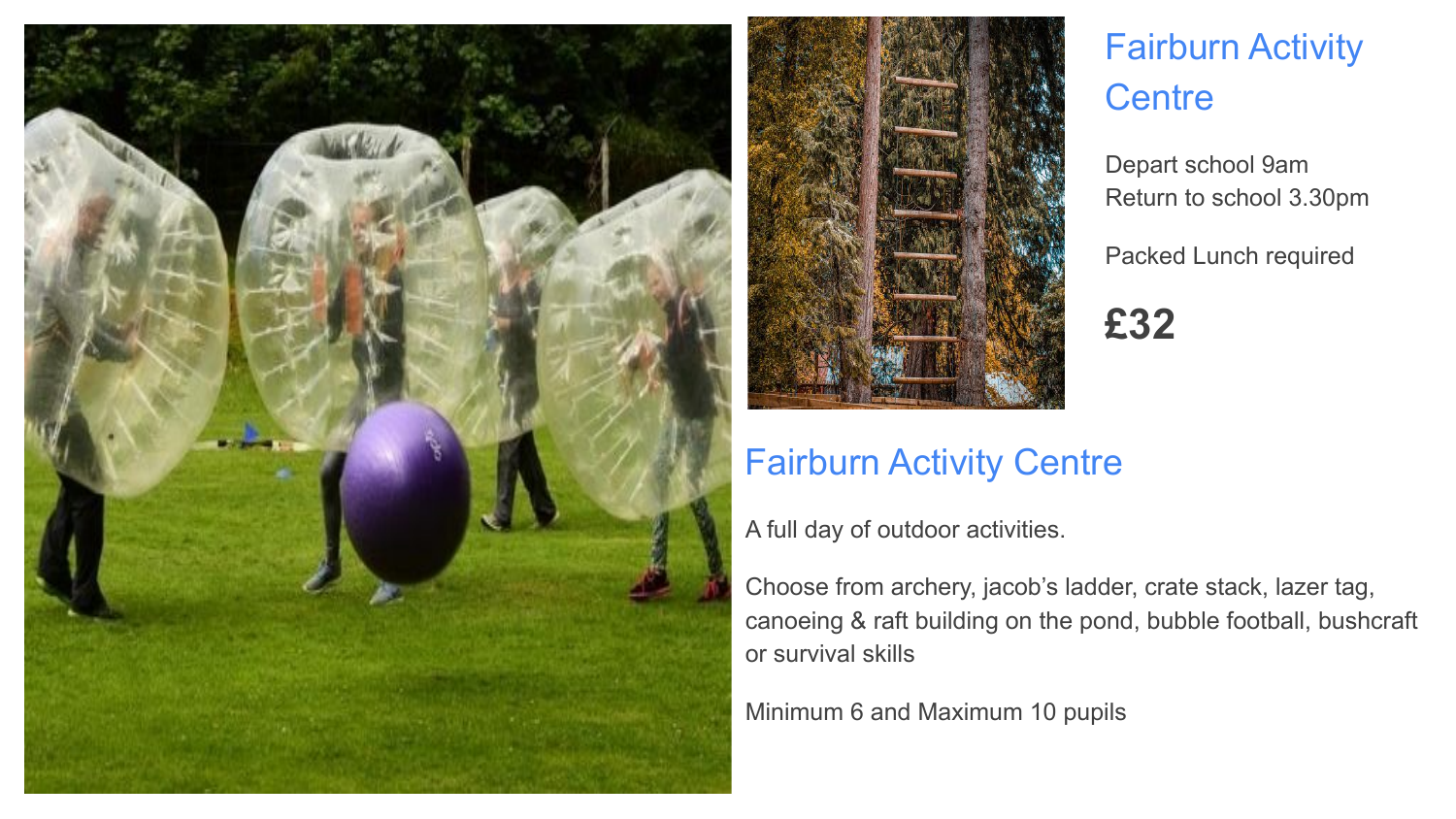



#### Harp Lessons

Anyone that wants to can take up the harp. The harp is first and foremost an instrument of the people. From fancy orchestras to medieval Celtic peasants, the harp has a long history of suiting anyone with the motivation to practice it.

Come along and learn a tune.

#### Harp Lessons

In school activity

Lunch available from school canteen

## **Free**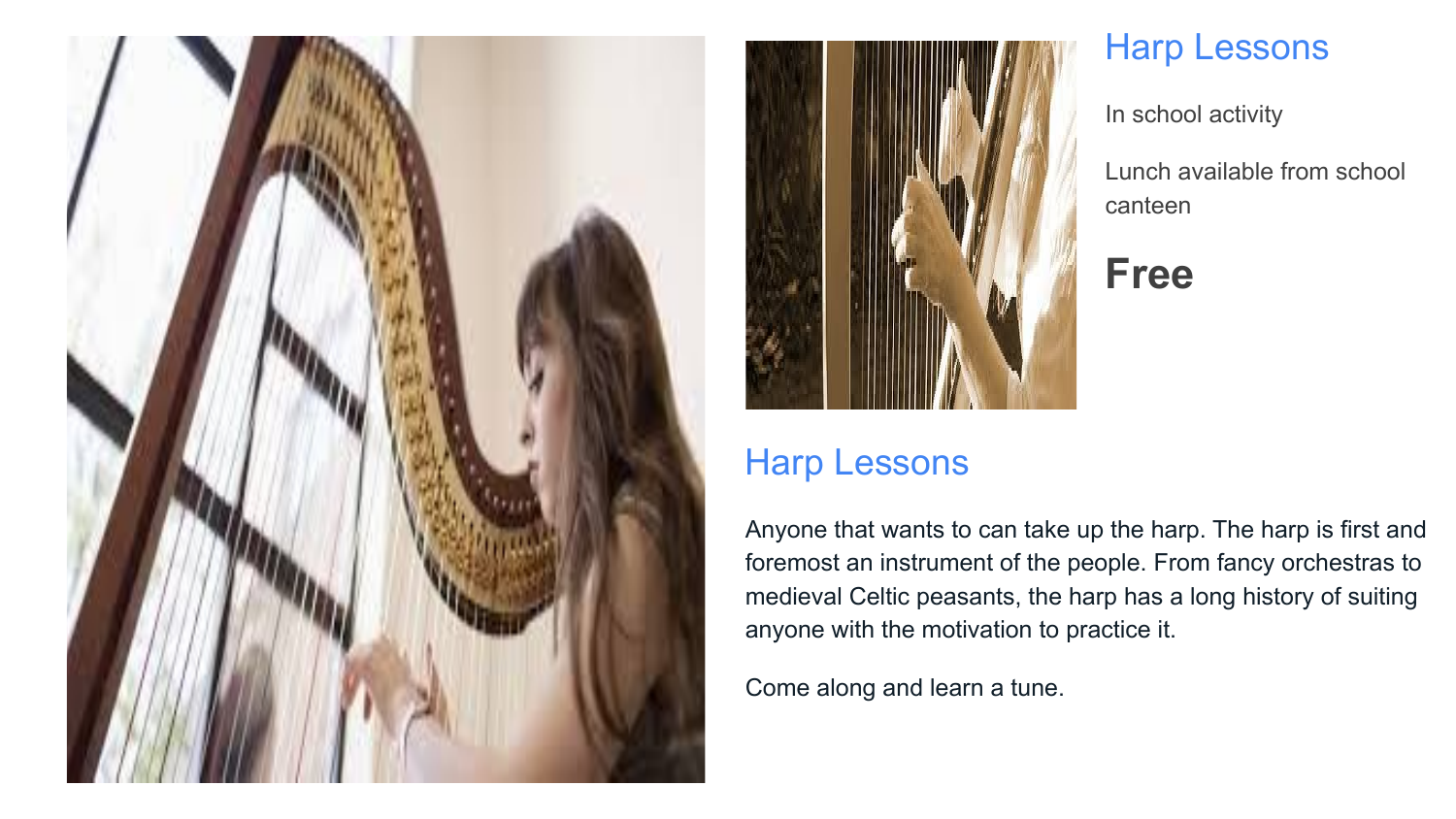



## Highland Wildlife **Park**

Depart school 9am Return to school 3.30pm

Bring outdoor clothing and a packed lunch, or money for food at the cafeteria.

**£15**

## Highland Wildlife Park

The park has a wide and diverse range of animals, from native species such as the Scottish wildcat to those from further afield such as the amur tiger and polar bear.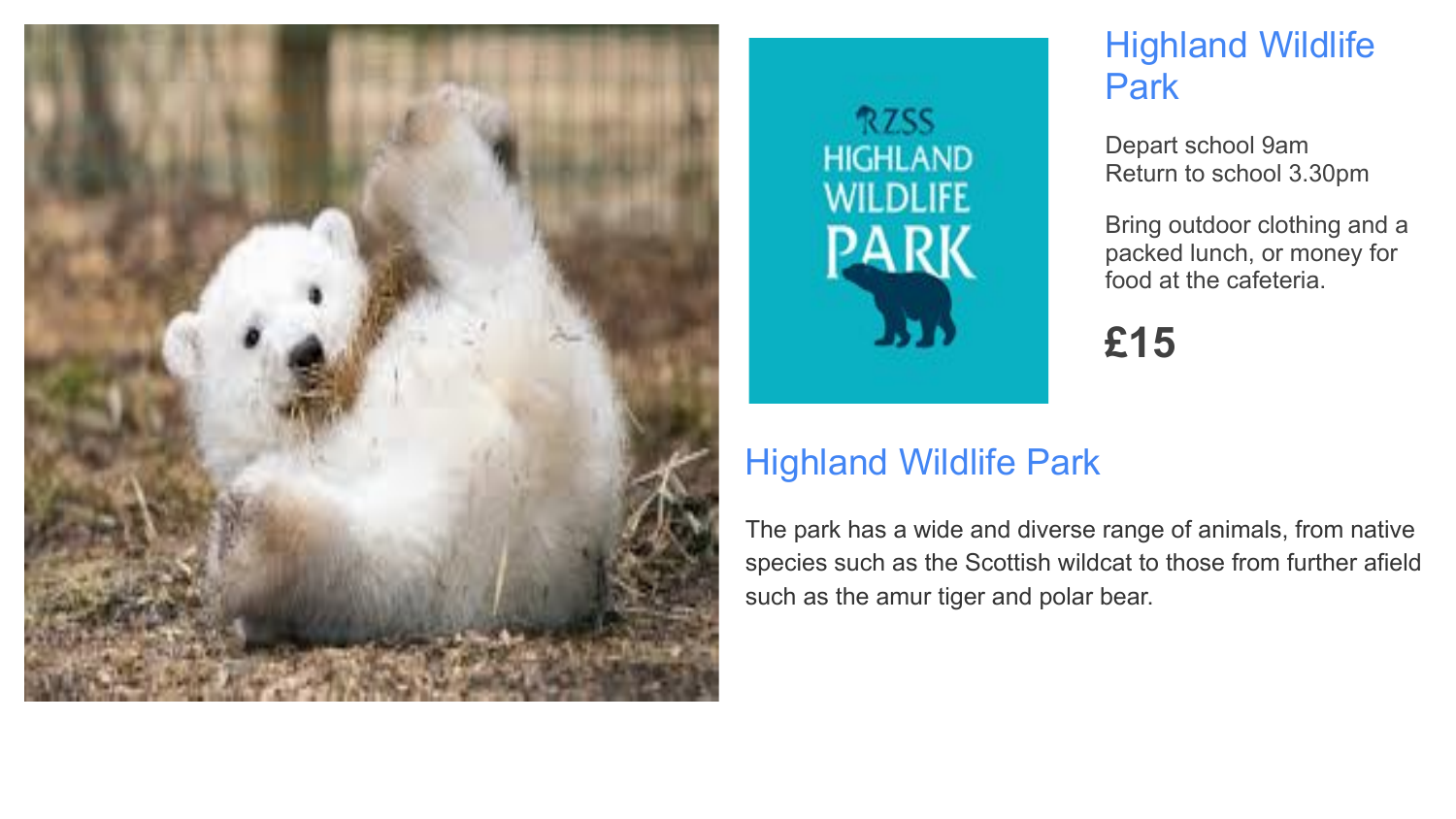



## Karting at Elgin

A series of heats, race for a place in the final. Bring outdoor clothing and a packed lunch.

Maximum 30 pupils

## Karting at Elgin

Depart school 9am Return to school 3.30pm

Packed Lunch required

## **£40**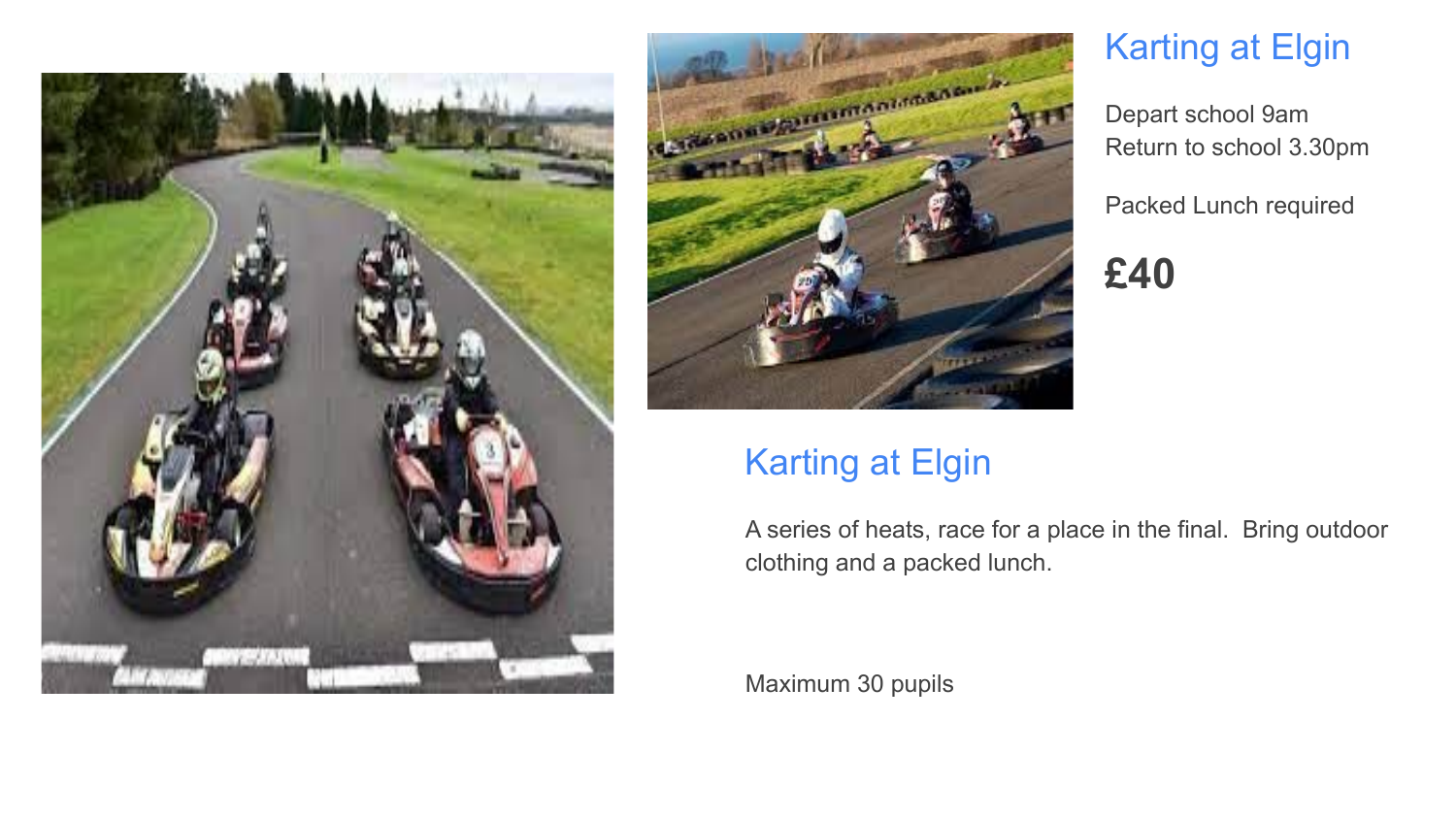



#### Landmark Forest Adventure Park

Depart school 9am Return to school 3.30pm

Bring outdoor clothing and a packed lunch, or money for food at the cafeteria.

**£18**

#### Landmark Forest Adventure Park

Park Activities start at 10.00 am. Pupils have free time throughout the day on activities of their choice -

Dinosaur Kingdom, Bamboozeleum, Tropical Hot House, Wonderwood, Butterfly House, Ant City, Lost Labyrinth, Forest Tower, Shooting Gallery, Wild Water Coaster, Ropeworx, Skydive, Pinnacle Wall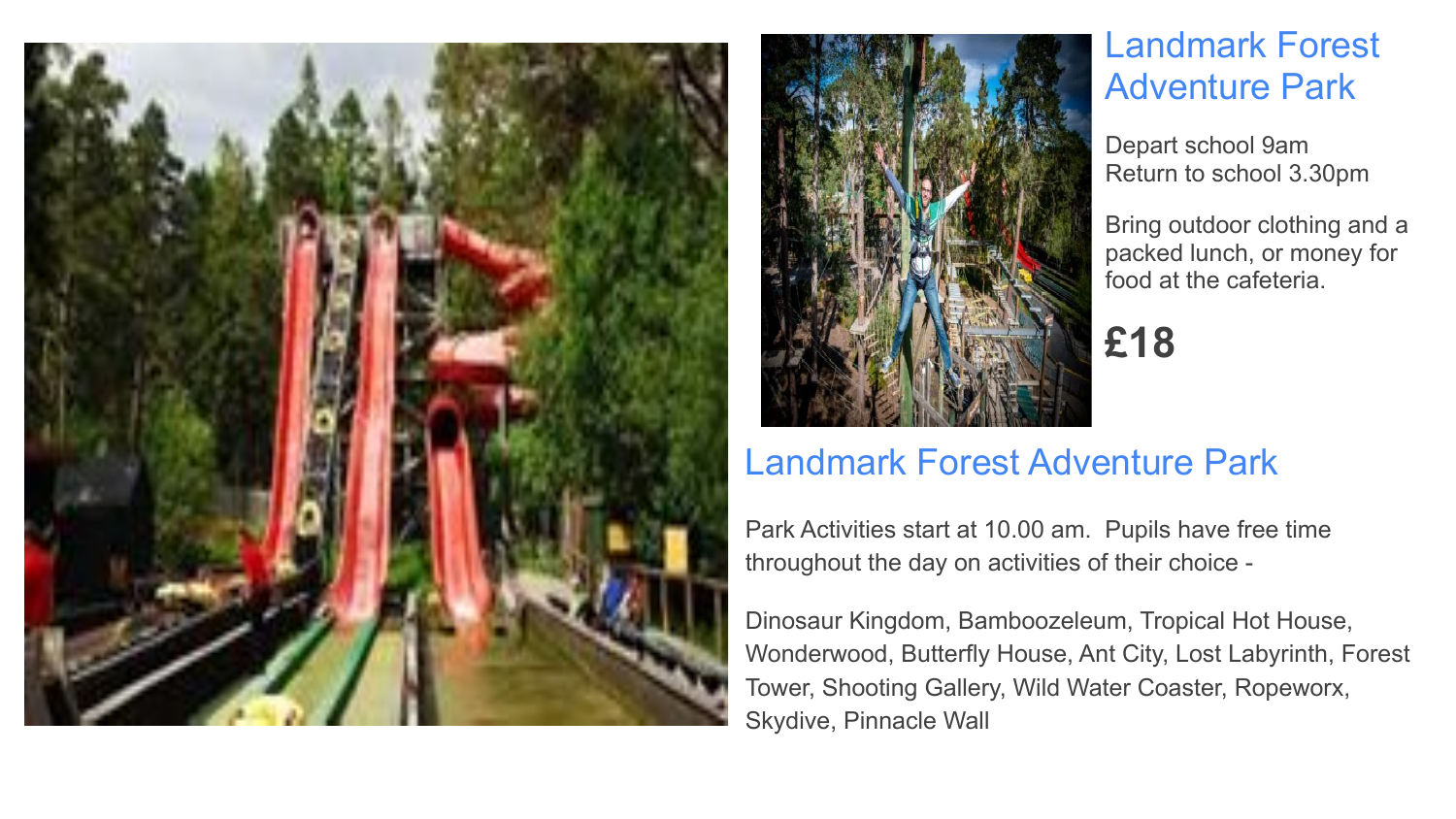

## Lasertag at Wildwoodz

Depart school 9am Return to school 2.45pm

Bring outdoor clothing and a packed lunch

## **£30**



#### Lasertag at Wildwoodz

Track down and take out your opponents before they do the same to you! All guns have a 'Halo Shield' feature that regenerates when you're not taking hits.

Maximum 28 pupils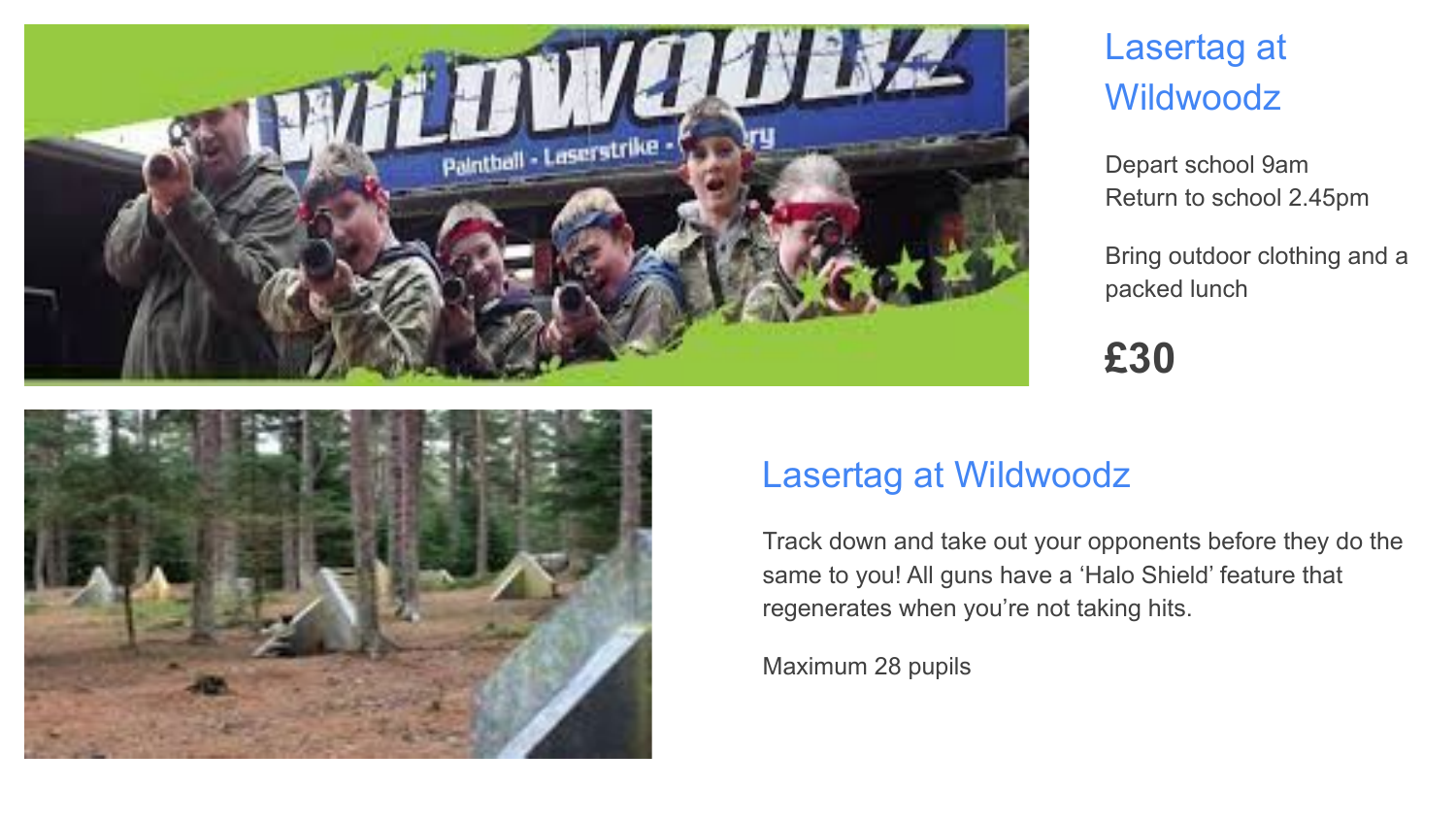



## Loch Morlich

A full day of activities on the Loch.

Groups of between 5-8 pupils get to choose from two of the following activities - Windsurfing, Paddle Boarding, Kayaking, or Sailing. Buoyancy aids & wetsuits are provided. Bring swimming costume and old shoes to wear in the water.

Maximum 36 pupils

## Loch Morlich

Depart school 8.15am Return to school 5.30pm

Bring packed lunch and / or money for the cafe.

**£40**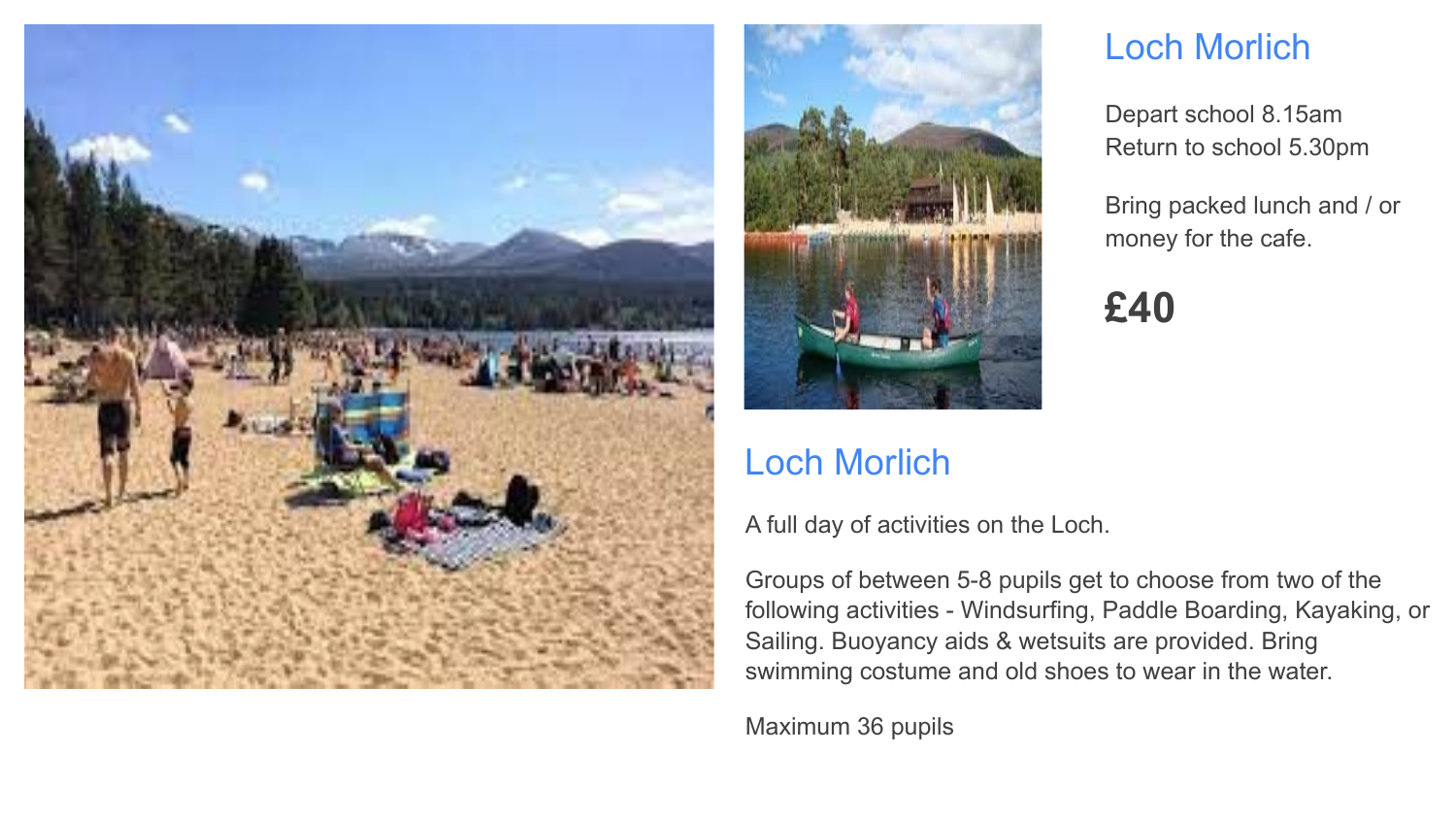



## Loch Ness Cruise

Depart school 9am Return to school 3.30pm

Bring packed lunch.

## **£20**

## Loch Ness Cruise

Start the day with a 2 hour cruise of Loch Ness. Brimming with history, the real stars of the Loch are castles, monuments and beautiful scenery.

Tour the iconic Urquhart Castle after lunch, one of Scotland's most popular attractions.

Maximum 27 pupils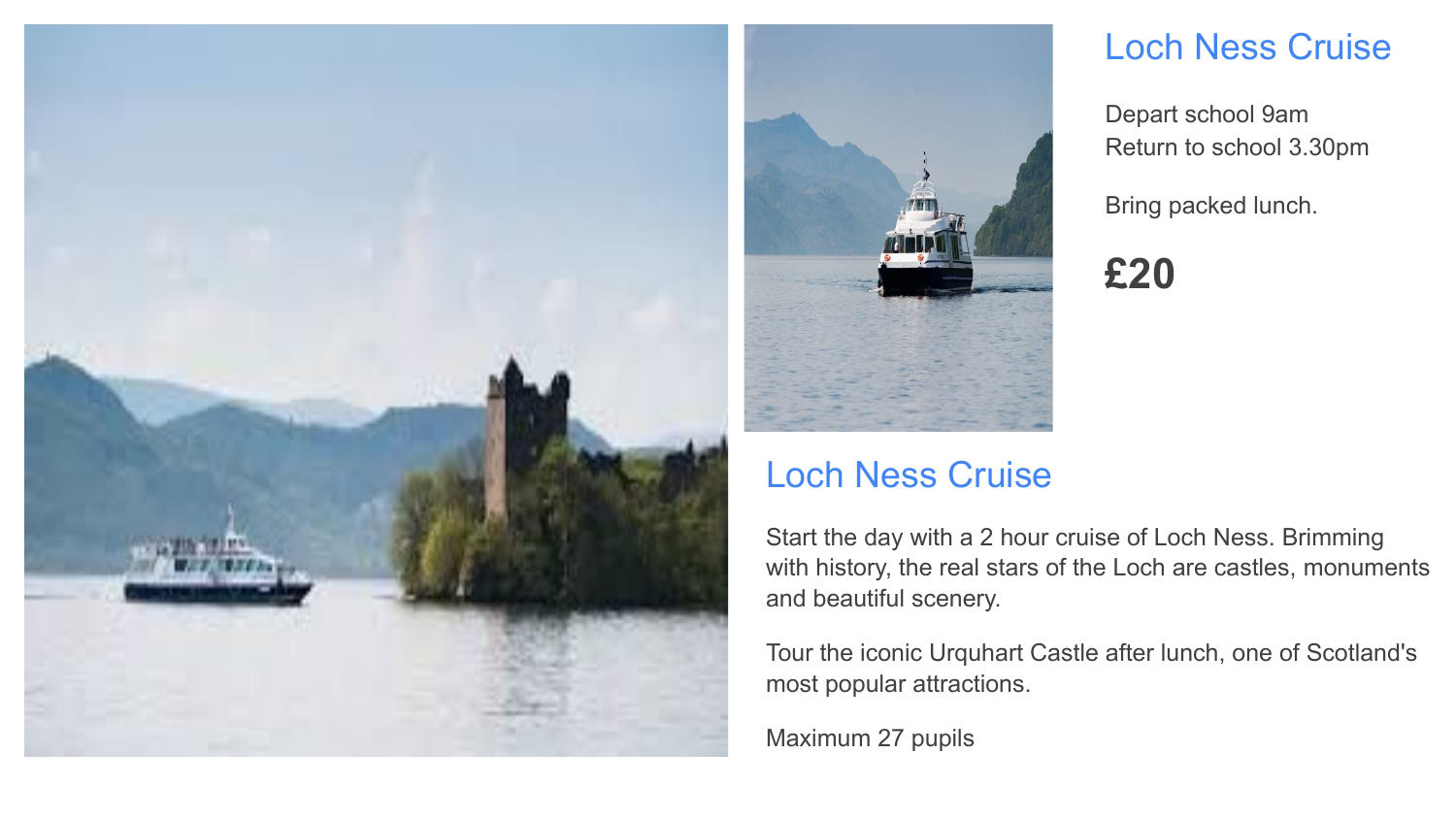



## Nail Salon

Visit our nail bar where all the equipment is provided for you to paint each other's nails. You might even be able to convince some members of staff to visit, once you've had a practice.

Feel free to bring in your own make-up and have a proper little pamper party.

#### Nail Salon

In school activity

Lunch available from school canteen

#### **Free**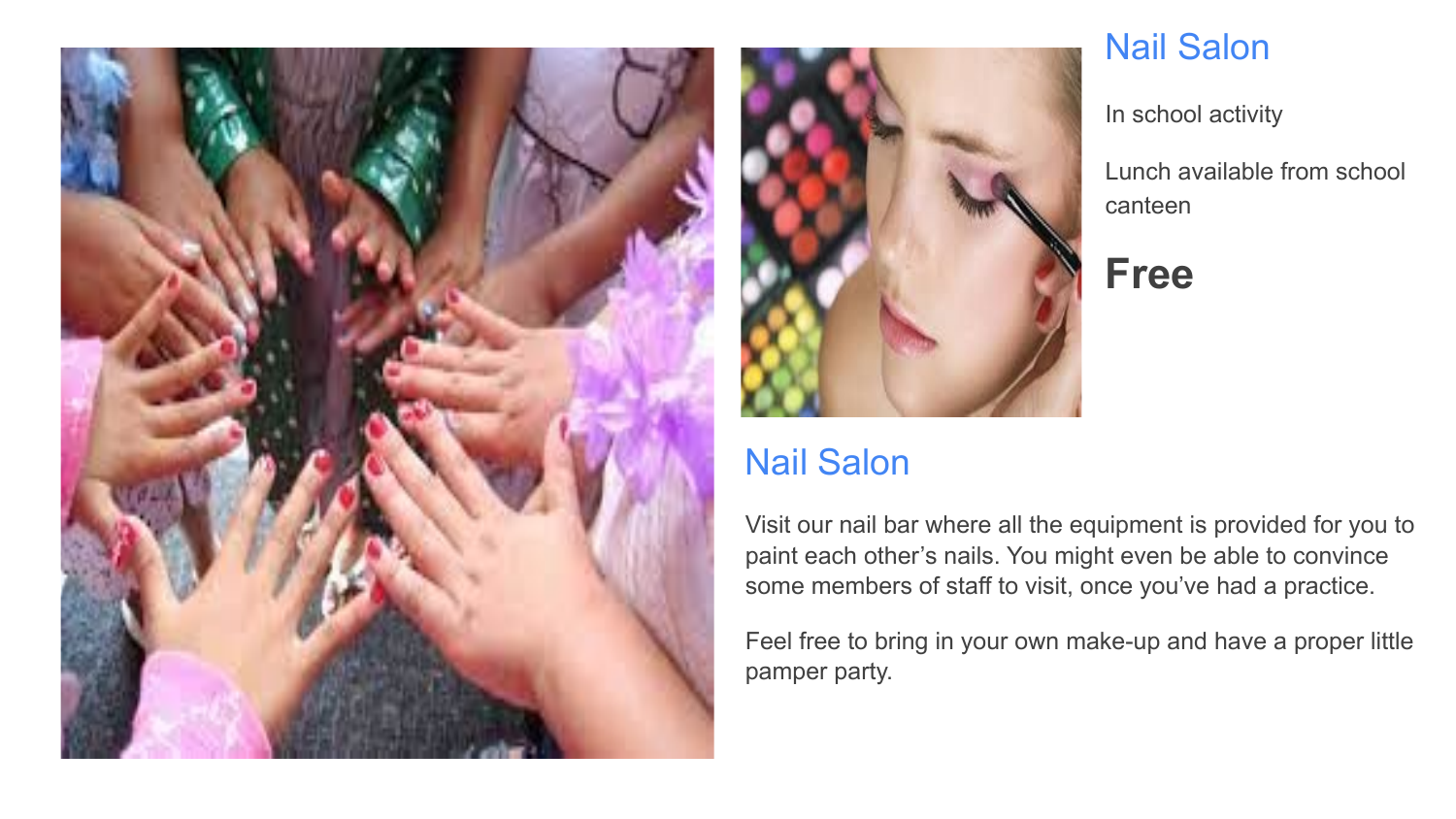

## Paintball at Wildwoodz

Depart school 9am Return to school 2.45pm

Bring outdoor clothing and a packed lunch

## **£40**



#### Paintball at Wildwoodz

6 paintball games. 400 paintballs, extra paintballs available £8 per 100.

Maximum 47 pupils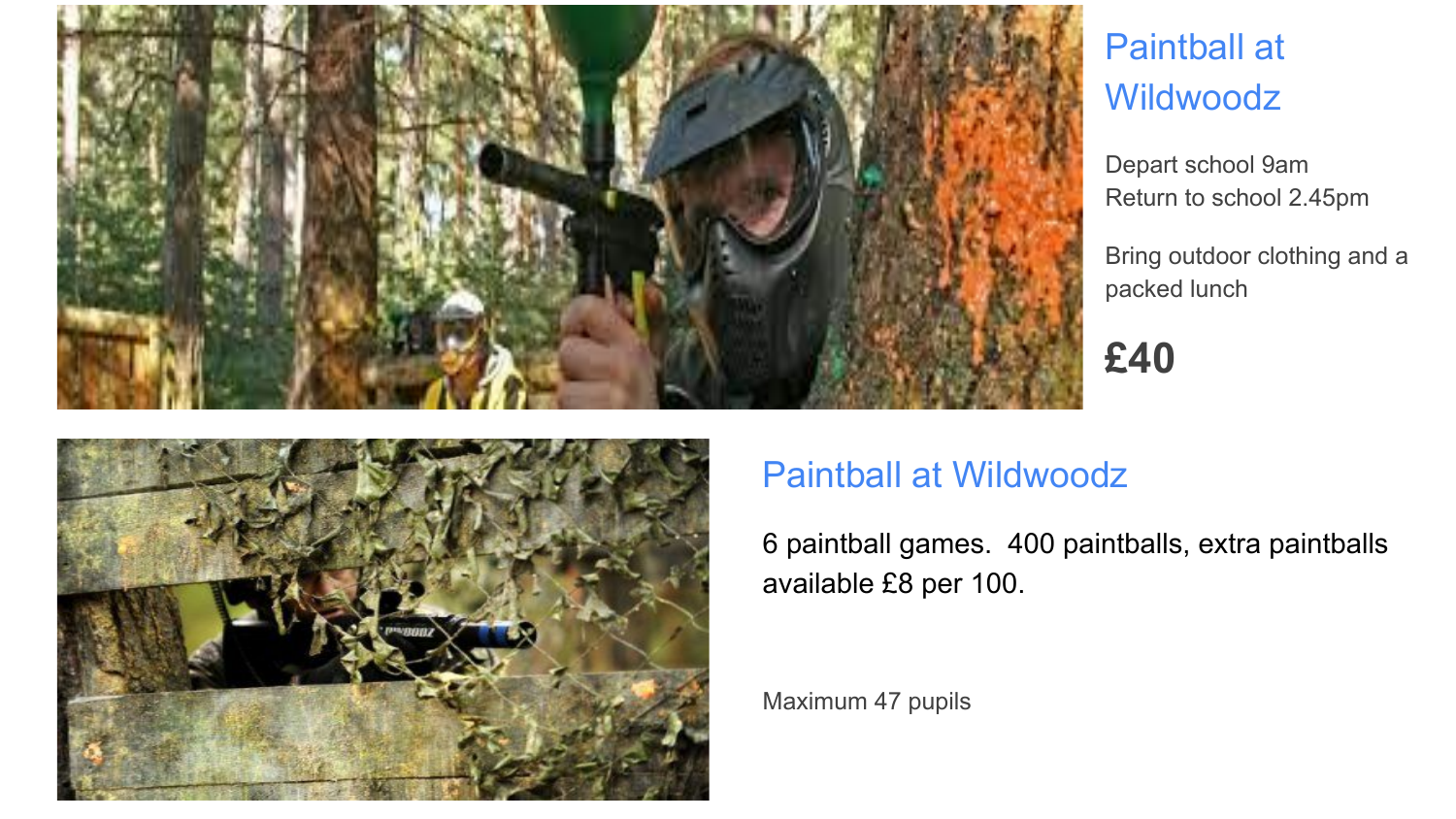



#### Pony Trekking

#### Pony Trekking

Depart school 9am Return to school 2.30pm

Bring outdoor clothing and a packed lunch

# **£32 1 hour £54 2 hour**

Broomhill Riding Centre in Fortrose - **maximum weight limit of 86kg**

1 hour pony trek (maximum 6 pupils) or

2 hour pony trek (maximum 3 pupils) MUST be competent riders as hack includes cantering and riding along road

Weather (& time) permitting - may stop off at the beach before coming back to school